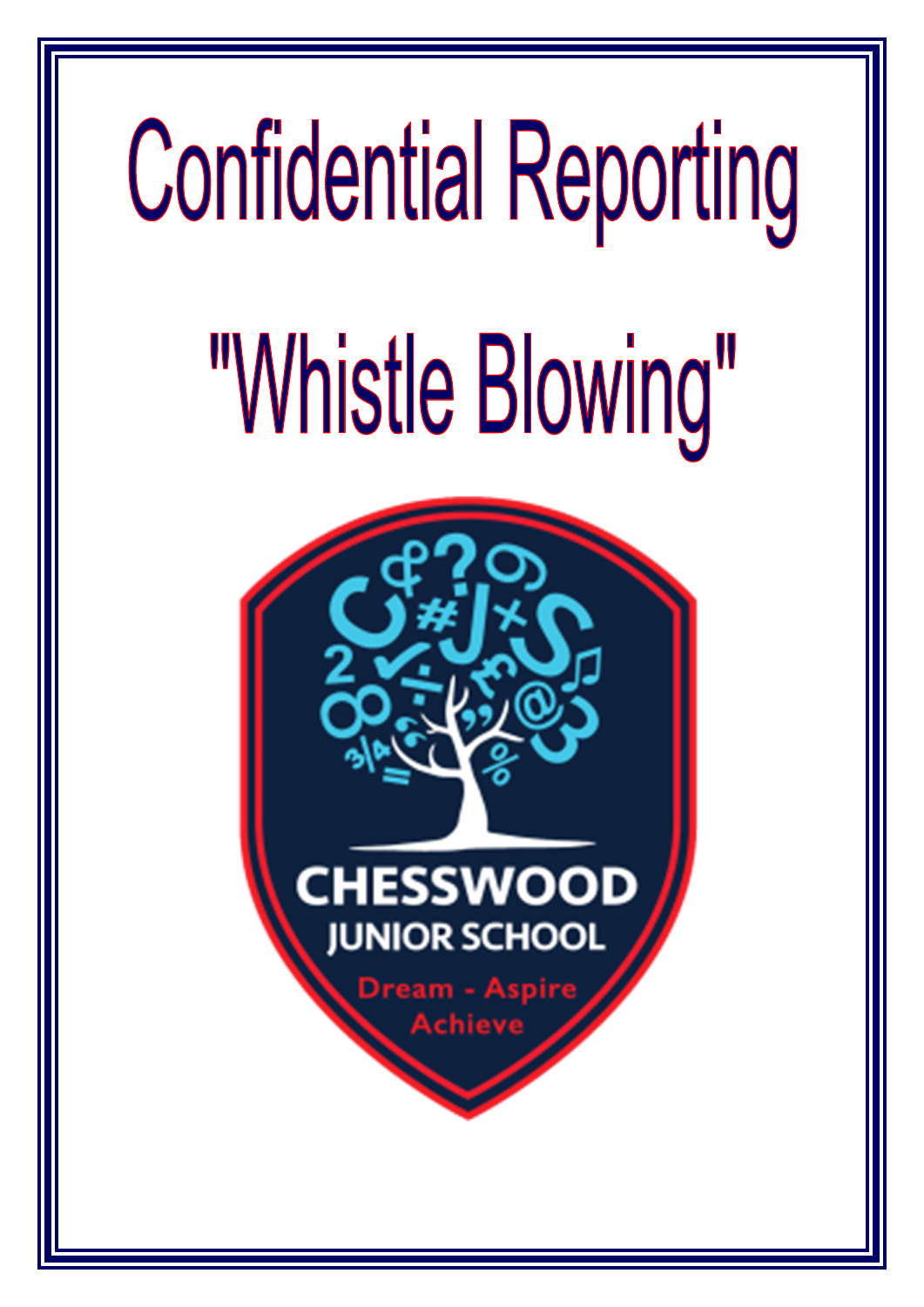|                                     |                                                                                                                                                                                                                                                                                                                           | Core Policy Information <sup>1</sup>     |  |                                |                                                                                                                                                                                   |  |
|-------------------------------------|---------------------------------------------------------------------------------------------------------------------------------------------------------------------------------------------------------------------------------------------------------------------------------------------------------------------------|------------------------------------------|--|--------------------------------|-----------------------------------------------------------------------------------------------------------------------------------------------------------------------------------|--|
| <b>Policy Title</b>                 | <b>Confidential Reporting (Whistle Blowing)</b>                                                                                                                                                                                                                                                                           |                                          |  |                                |                                                                                                                                                                                   |  |
| ID                                  | L <sub>01</sub>                                                                                                                                                                                                                                                                                                           | <b>Area</b>                              |  | Leadership                     |                                                                                                                                                                                   |  |
| <b>Document Type</b>                | Policy                                                                                                                                                                                                                                                                                                                    | <b>Document Basis</b>                    |  | Recommended                    |                                                                                                                                                                                   |  |
| <b>Document Background</b>          | West Sussex Model policy adapted for Chesswood Junior<br>School<br>No consultation as West Sussex Model Policy                                                                                                                                                                                                            |                                          |  |                                |                                                                                                                                                                                   |  |
| <b>Development Notes</b>            | Noted adjusted WSCC phone numbers<br>Included website references not included in the model policy<br>Adjusted website pages to include reference to the policy<br>and West Sussex routes for complaint.<br>Reference to the staff and family room to share online form<br>on main staff page and the parent feedback page |                                          |  |                                |                                                                                                                                                                                   |  |
|                                     |                                                                                                                                                                                                                                                                                                                           | <b>Authorisation</b>                     |  |                                |                                                                                                                                                                                   |  |
| <b>Approval Level</b>               | $\overline{2}$                                                                                                                                                                                                                                                                                                            | <b>Authority</b>                         |  |                                | Governor/s Responsible                                                                                                                                                            |  |
| <b>Approval Guide</b>               |                                                                                                                                                                                                                                                                                                                           | with area responsibility.                |  |                                | Governor assigned to the area would read, understand and<br>approve the document, as appropriate. The full governing<br>body would ratify on the recommendation of the governor/s |  |
| <b>Authorisation Date</b>           |                                                                                                                                                                                                                                                                                                                           | <b>Authorisation</b><br>Level            |  | <b>Ratified</b>                |                                                                                                                                                                                   |  |
|                                     |                                                                                                                                                                                                                                                                                                                           | <b>Life Span</b>                         |  |                                |                                                                                                                                                                                   |  |
|                                     |                                                                                                                                                                                                                                                                                                                           |                                          |  |                                |                                                                                                                                                                                   |  |
| <b>Review</b>                       |                                                                                                                                                                                                                                                                                                                           | <b>Live Date</b>                         |  | <b>Live Period</b><br>(Years)  | Live end date                                                                                                                                                                     |  |
| <b>Review Cycle</b>                 |                                                                                                                                                                                                                                                                                                                           | 26/10/2021                               |  | 1                              | 26/10/2022                                                                                                                                                                        |  |
| <b>Term of Review</b>               |                                                                                                                                                                                                                                                                                                                           |                                          |  | 1 Autumn                       |                                                                                                                                                                                   |  |
|                                     |                                                                                                                                                                                                                                                                                                                           | <b>RACI</b>                              |  |                                |                                                                                                                                                                                   |  |
| <b>RACI</b>                         |                                                                                                                                                                                                                                                                                                                           | <b>Position</b>                          |  |                                | <b>Name</b>                                                                                                                                                                       |  |
| <b>Governor Lead Oversight</b>      |                                                                                                                                                                                                                                                                                                                           | Leadership Chair                         |  |                                | Mike Carpenter                                                                                                                                                                    |  |
| <b>Senior Leader Accountability</b> |                                                                                                                                                                                                                                                                                                                           | <b>Head Teacher</b>                      |  |                                | Andrew Jolley                                                                                                                                                                     |  |
| <b>Leadership Accountability</b>    |                                                                                                                                                                                                                                                                                                                           | <b>Head Teacher</b>                      |  |                                | Andrew Jolley                                                                                                                                                                     |  |
| <b>Operational Leadership</b>       |                                                                                                                                                                                                                                                                                                                           | <b>Head Teacher</b>                      |  |                                | Andrew Jolley                                                                                                                                                                     |  |
| <b>Consulted</b>                    |                                                                                                                                                                                                                                                                                                                           |                                          |  |                                | No consultation - based on WSCC Model                                                                                                                                             |  |
| <b>Consultation Details</b>         |                                                                                                                                                                                                                                                                                                                           |                                          |  |                                |                                                                                                                                                                                   |  |
| <b>Informed</b>                     |                                                                                                                                                                                                                                                                                                                           |                                          |  | All school staff and governors |                                                                                                                                                                                   |  |
| <b>Informed Details</b>             |                                                                                                                                                                                                                                                                                                                           |                                          |  |                                | Leadership Report to Governors, Staff Update                                                                                                                                      |  |
|                                     |                                                                                                                                                                                                                                                                                                                           | <b>Storage and Communication</b>         |  |                                |                                                                                                                                                                                   |  |
| <b>System Link</b>                  |                                                                                                                                                                                                                                                                                                                           | \\Policies\Confidential Reporting        |  |                                |                                                                                                                                                                                   |  |
| <b>Hard Copy</b>                    |                                                                                                                                                                                                                                                                                                                           | <b>Head Teacher's Office, Staff Room</b> |  |                                |                                                                                                                                                                                   |  |

<sup>1</sup> Details MUST be exactly the same as those entered in school information database (SID) – policies and key documents. Update SID and then update core policy information here.

<u> 1989 - Johann Barnett, mars et al. 1989 - Johann Barnett, mars et al. 1989 - Johann Barnett, mars et al. 198</u>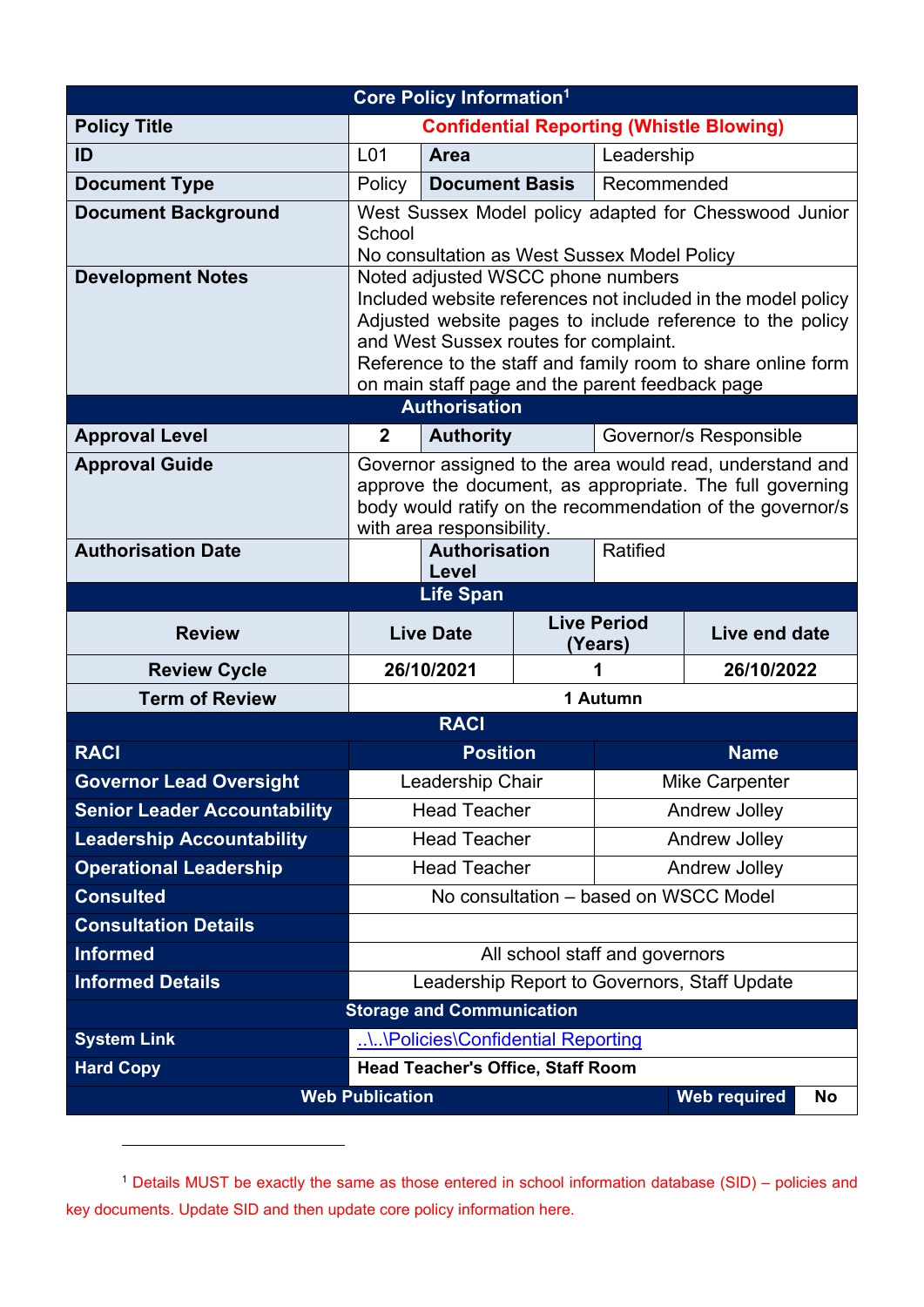

| JUNIOR SCHOOL            | <b>Confidential Reporting</b>                                |
|--------------------------|--------------------------------------------------------------|
| <b>CJS Web Hyperlink</b> | https://www.chesswood.w-                                     |
|                          | sussex.sch.uk/page/?title=Concerns+and+Complaints&pid=190    |
|                          | <b>Additional Hyperlinks</b>                                 |
| <b>Hyperlink 1</b>       | https://www.westsussex.gov.uk/about-the-council/have-your-   |
|                          | say/complaints/make-a-complaint-or-appeal/                   |
| <b>Hyperlink 2</b>       | https://www.westsussex.gov.uk/about-the-council/finance-and- |
|                          | budgets/fraud-hotline/                                       |
| <b>Hyperlink 3</b>       |                                                              |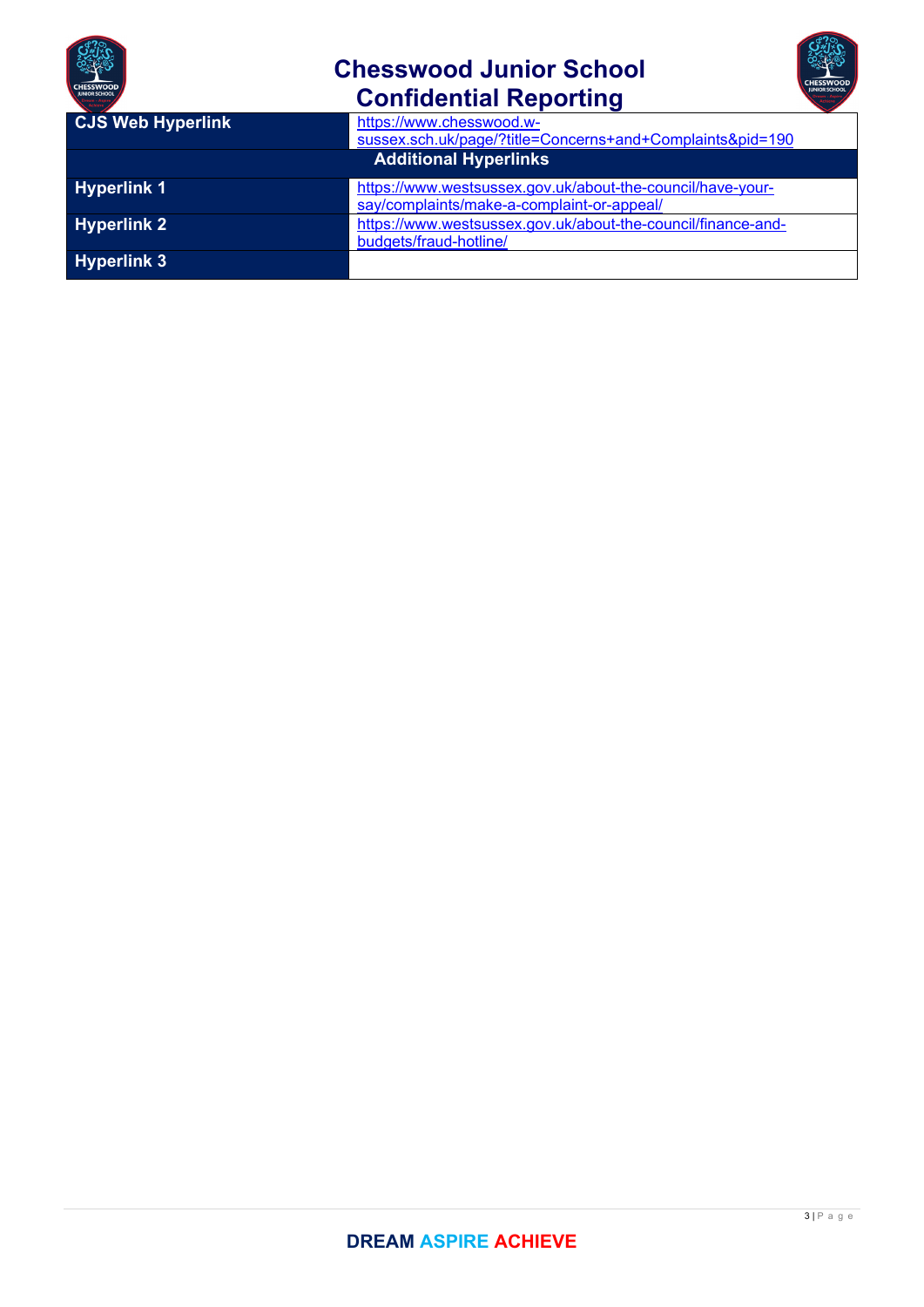



## **Quick Guide to Whistle Blowing**

Employees are often the first to realise that there may be something seriously wrong within the Local Authority, their school or department. If you hold a significant concern and, in your view, with genuine good reason in any of the following areas:

- conduct which is a criminal offence or a breach of law;
- disclosures related to miscarriages of justice:
- health and safety risks, including risks to the public as well as other

employees and children;

- damage to the environment;
- the unauthorised use of public funds:
- possible fraud and corruption;
- sexual, physical or verbal abuse; and
- other unethical conduct.

#### **Reporting Your Concern**

- The head teacher and governors strongly encourage you to feel confident in raising serious concerns; to question and act upon concerns about practice immediately;
- Concerns may be raised orally initially but should be recorded in writing. Staff who wish to make a written report are invited to use the following format:
	- the background and history of the concern (giving relevant dates); and
	- the reason why they are particularly concerned about the situation.
	- We would hope and expect that you raise those concerns initially with the head teacher or with the Chair of Governors (alternatively if both are implicated then contact an officer from within the Local Authority).
	- For less serious concerns please use the 'Room to share' facility on the school website: Staff > Home

#### *The Contact Officers are:*

#### **Legal Director of Law, Assurance and Strategy Monitoring Officer**

Tony Kershaw Monitoring Officer Director of Law, Assurance and Strategy

(Contact no: 0330 22 22662)

#### **Chief Executive's Office**

Dave Loveman (Contact no: 0330 22 28804)

#### **Safeguarding**

Local Authority Designated Officer

Donna Tomlinson and Miriam Williams (Contact no: 0330 222 6450 )

#### **Education & Skills & Schools**

Paul Wagstaff (Contact no: 033022 26591) paul.wagstaff@westsussex.gov.uk

**For full details of this policy** – refer to hard copy in staff room. School system: Y:\School Level\Policies\Confidential Reporting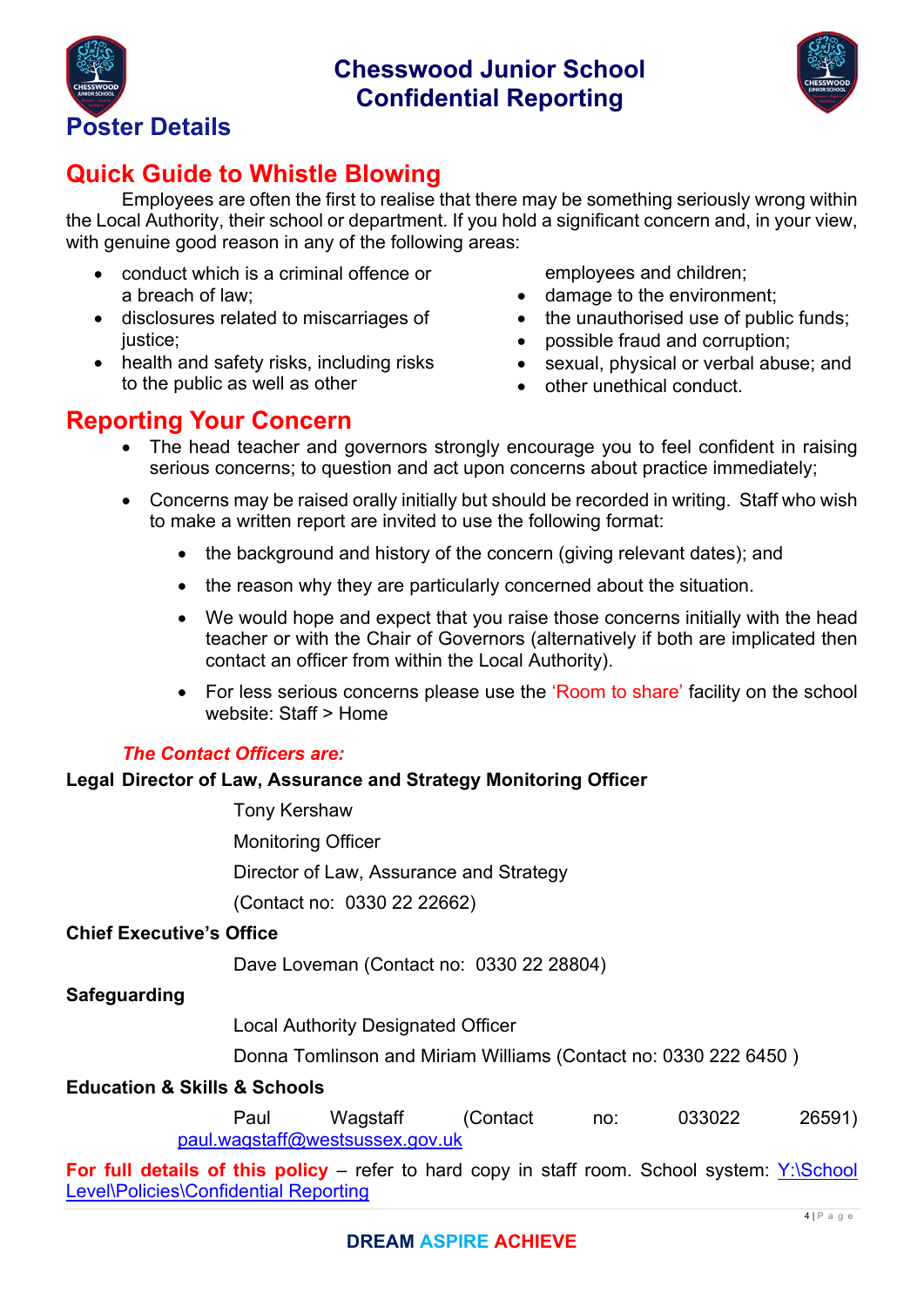



At Chesswood Junior School we inspire our whole school community to enjoy their learning adventure and have fun along the way. We ignite a passion for learning throughout the school community, securing excellence, empathy and equality in all that we do.

### **School Mission**

 We will strive to achieve the highest standards of academic achievement and behaviour within a vibrant, exciting learning environment so that all children leave this school with confidence and the ability to take advantage of future opportunities.

## **Policy Links**

This policy should be read in conjunction with the following school policies

| Policy/Guidance/ | <b>System Link</b>         |
|------------------|----------------------------|
| Poster           | <b>School Website Link</b> |
|                  |                            |
|                  |                            |

#### *Core*

| <b>Confidential</b><br><b>Reporting</b> | https://www.chesswood.w-<br>sussex.sch.uk/page/?title=Concerns+and+Complaints&pid=190                      |
|-----------------------------------------|------------------------------------------------------------------------------------------------------------|
|                                         | Y:\School Level\Policies\Confidential Reporting                                                            |
| <b>Child Protection Policy</b>          | https://www.chesswood.w-<br>sussex.sch.uk/page/?title=Safeguarding+and+Child+Protection&pid=2<br><u>12</u> |
|                                         | Y:\School Level\Policies\Child Protection and Safeguarding - Statutory                                     |
| <b>Capability Policy</b>                |                                                                                                            |
|                                         | Y:\School Level\Policies\Capability Procedures                                                             |
| <b>Grievance Procedures</b>             |                                                                                                            |
| School                                  | Y:\School Level\Policies\Staff Grievance - Statutory                                                       |
| Complaints                              | https://www.chesswood.w-                                                                                   |
| Procedures                              | sussex.sch.uk/page/?title=Concerns+and+Complaints&pid=190                                                  |
|                                         | Y:\School Level\Policies\Complaints - Statutory                                                            |
| <b>WSCC Complaints</b>                  | https://www.westsussex.gov.uk/about-the-council/have-your-<br>say/complaints/make-a-complaint-or-appeal/   |
|                                         |                                                                                                            |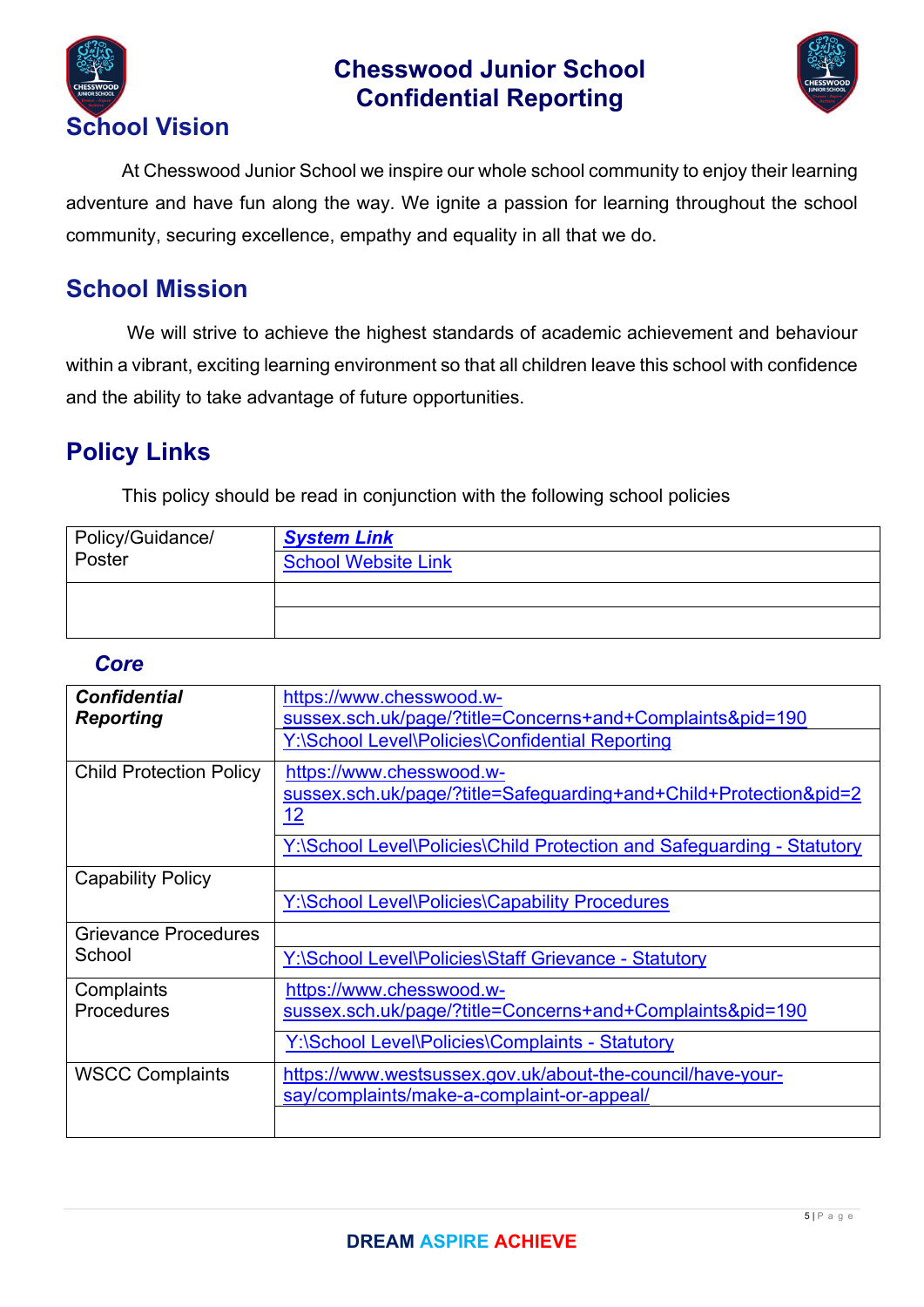



#### *General*

| <b>Protect – Speak Up</b>       | https://protect-advice.org.uk/                                  |
|---------------------------------|-----------------------------------------------------------------|
| <b>Stop Harm</b>                |                                                                 |
| <b>West Sussex Fraud</b>        | https://www.westsussex.gov.uk/about-the-council/policies-and-   |
| and Corruption                  | reports/corporate-policy-and-reports/fraud-and-corruption/      |
| <b>Policies</b>                 |                                                                 |
| <b>West Sussex Anti</b>         | https://www.westsussex.gov.uk/about-the-council/finance-and-    |
| <b>Fraud Hotline</b>            | budgets/fraud-hotline/                                          |
|                                 |                                                                 |
| <b>Action Fraud &amp; Cyber</b> | https://www.actionfraud.police.uk/contact-us                    |
| <b>Crime</b>                    |                                                                 |
|                                 |                                                                 |
| <b>Staff</b>                    | https://www.chesswood.w-sussex.sch.uk/page/?title=Staff&pid=771 |
| <b>Chesswood Junior</b>         |                                                                 |
| School – Room to                |                                                                 |
| Share – online form             |                                                                 |
| <b>Community</b>                | https://www.chesswood.w-                                        |
| <b>Chesswood Junior</b>         | sussex.sch.uk/page/?title=Parent+Feedback&pid=1168              |
| <b>School - Room to</b>         |                                                                 |
| Share – online form             |                                                                 |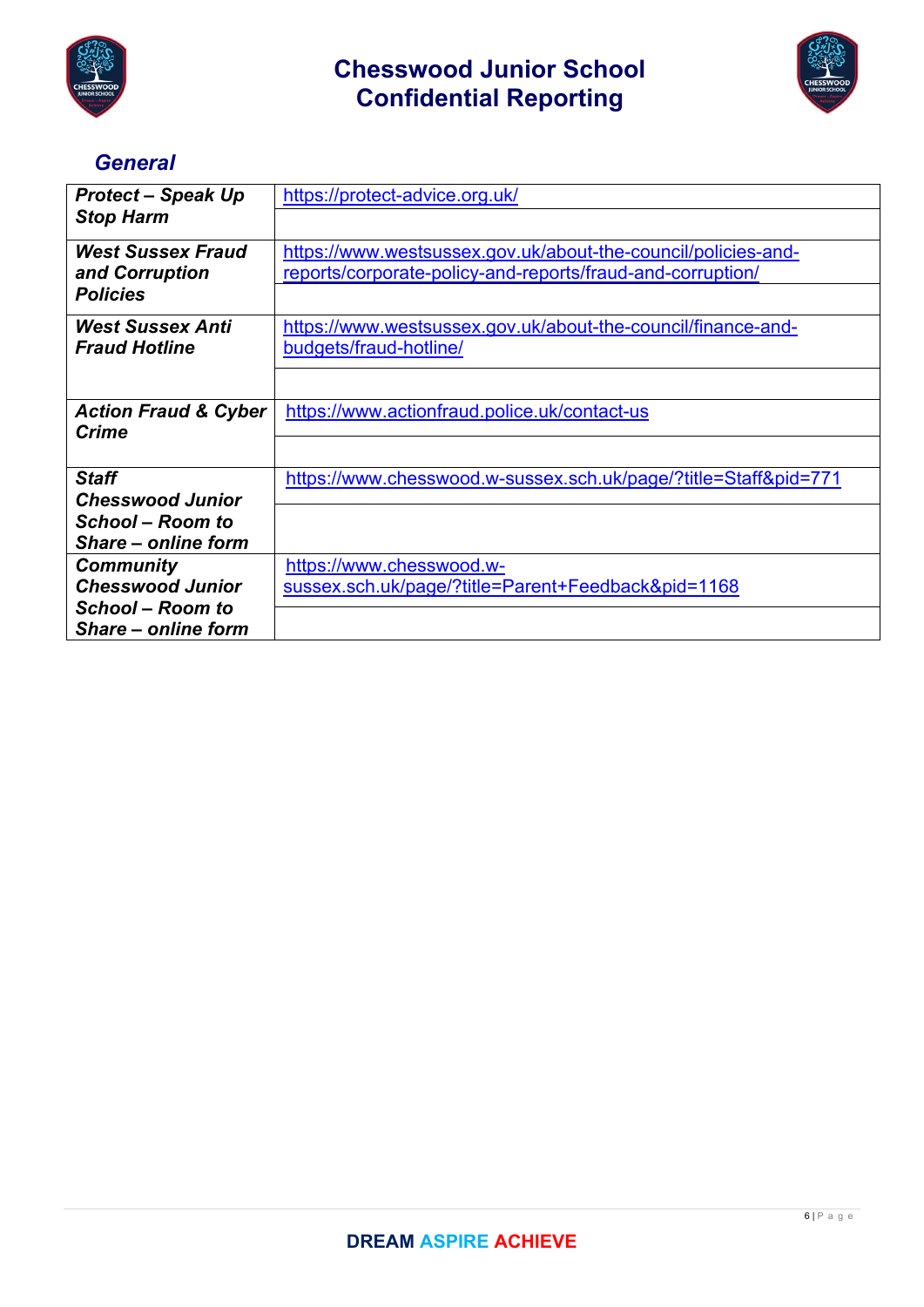



#### **Contents**

| 1.               |     |
|------------------|-----|
| 2.               |     |
| 2.1.             |     |
| 2.2.             |     |
|                  |     |
| 3.               |     |
| 3.1.             |     |
| 3.2.             |     |
| $\overline{4}$ . |     |
| 4.1.             |     |
| 4.2.             |     |
| 5.               |     |
| 6.               | .15 |
| 7.               |     |
|                  |     |
|                  |     |
|                  |     |
|                  |     |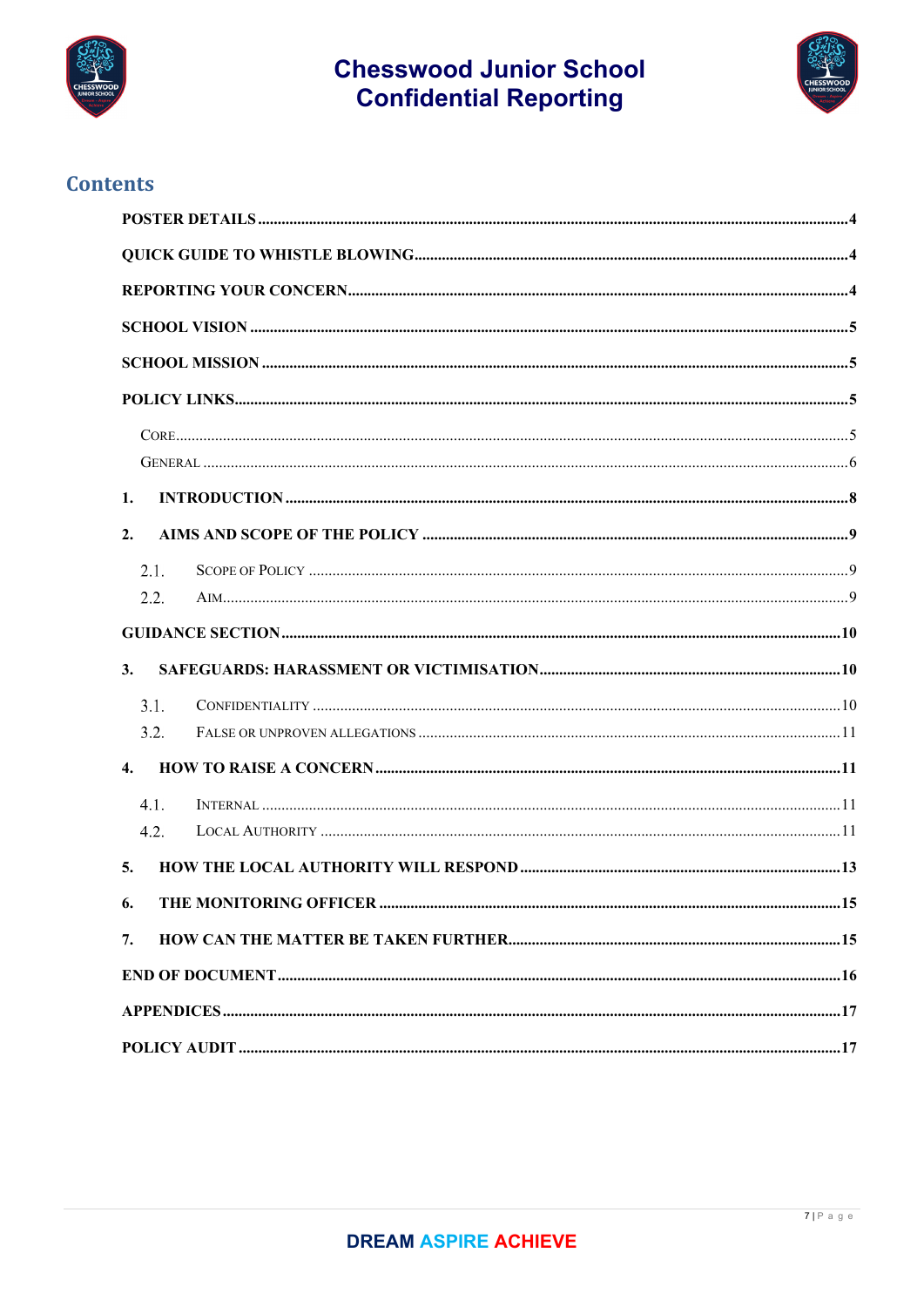



Employees are often the first to realise that there may be something seriously wrong within the Local Authority, their school or department. However, they may not say anything because they feel that speaking up would be disloyal to their colleagues or to the Local Authority. They may also fear harassment or victimisation. It may be easier for them to ignore the concern rather than report what may just be a suspicion of malpractice.

Chesswood Junior School is committed to the highest possible standards of openness, probity and accountability. So we expect employees, and others we deal with, who have serious concerns about the Local Authority's work to come forward and voice them.

It is recognised that most cases will have to proceed on a confidential basis.

**This policy document makes it clear that you can raise concerns without fear of victimisation, subsequent discrimination or disadvantage. This Confidential Reporting Policy is intended to encourage and enable employees to raise serious concerns within a school or Local Authority rather than overlooking a problem or 'blowing the whistle' outside. These rules are important, but underlying the rules is the commitment of the Chief Executive and the Board that the County Council should be an organisation which has a culture of improvement and openness, and not control and blame.** 

The policy applies to all employees (regardless of contract type), volunteers, interns, secondees and those contractors working on school premises, for example, agency staff, builders and drivers. It also covers suppliers and those providing services under a contract with the school in their own premises.

These procedures do not stand-alone and are in addition to, for example, the County Council's or school's grievance procedures and other personnel procedures as well as the complaints and other relevant reporting procedures agreed by governors of schools. Where other procedures are activated simultaneously, a clear agreement will be reached between the responsible officer who is investigating the concern and the individual making the report about the separate procedures, with agreed programmes for each and an agreement as to whether or not information can be shared for the purposes of each procedure.

This policy has been discussed with the relevant trade unions and professional organisations and has their support.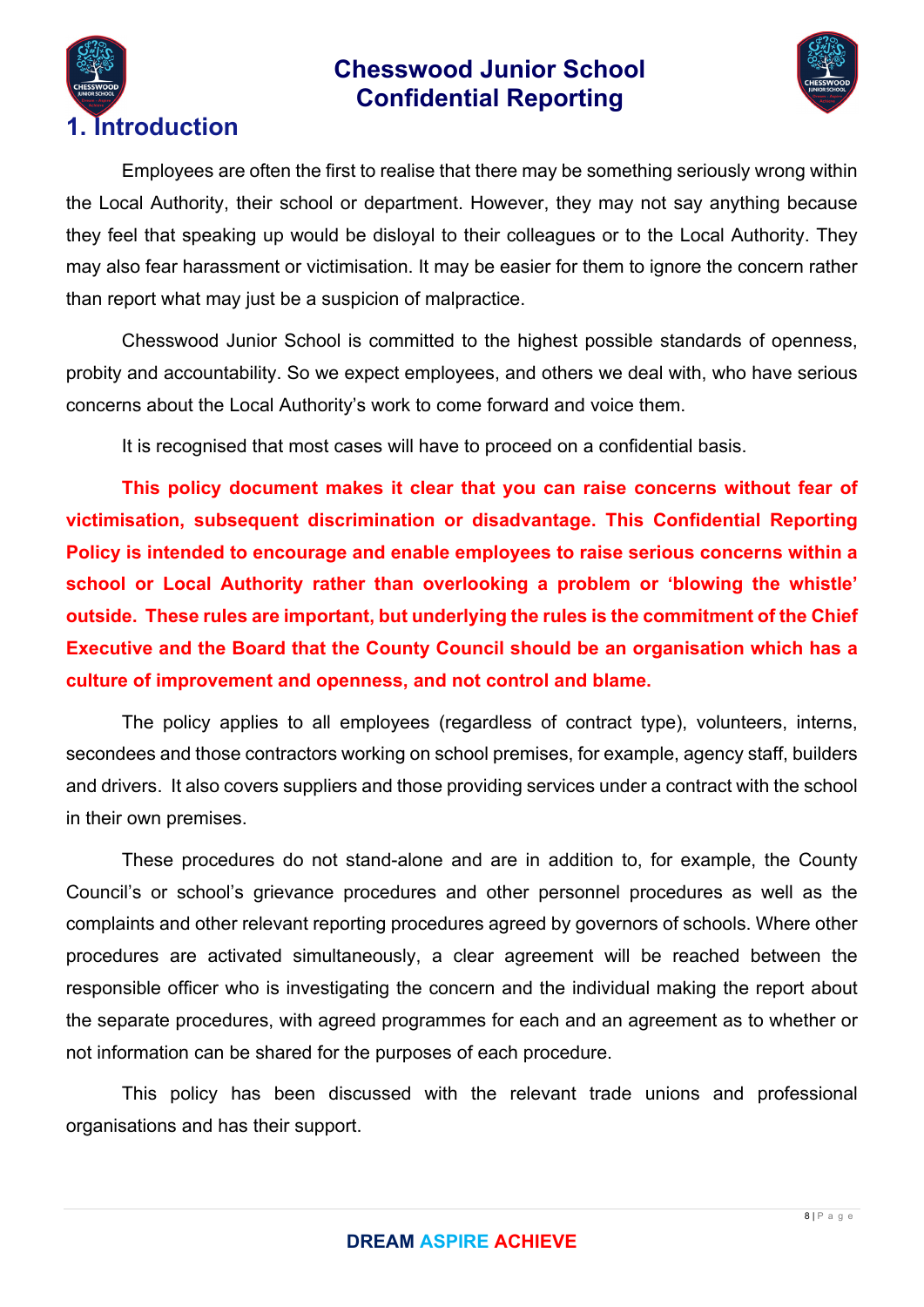



#### $2.1.$ *Scope of Policy*

There are existing procedures in place for you to lodge a grievance relating to your own employment. The Confidential Reporting Policy is intended to cover major concerns that may fall outside those procedures. These include:

- conduct which is a criminal offence or a breach of law;
- disclosures related to miscarriages of justice;
- health and safety risks, including risks to the public as well as other employees;
- damage to the environment;
- the unauthorised use of public funds;
- possible fraud and corruption;
- sexual, physical or verbal abuse; and
- other unethical conduct.

You are entitled to seek advice about which procedure is most appropriate for your concern, in which case you should contact one of the officers listed in a later section.

Thus, any serious concerns that you have about any aspect of service provision or the conduct of staff employed by the school or others acting on behalf of it can be reported under the Confidential Reporting Policy. This may be about something that:

- makes you feel uncomfortable in terms of known standards, your experience or the standards you believe the school subscribes to; or
- is against the School's Standing Orders and policies or
- amounts to improper conduct.

You do not have to refer to the Confidential Reporting Policy to have an issue or complaint dealt with under the Policy.

#### $2.2.$ *Aim*

This policy aims to:

 encourage you to feel confident in raising serious concerns and to question and act upon concerns about practice;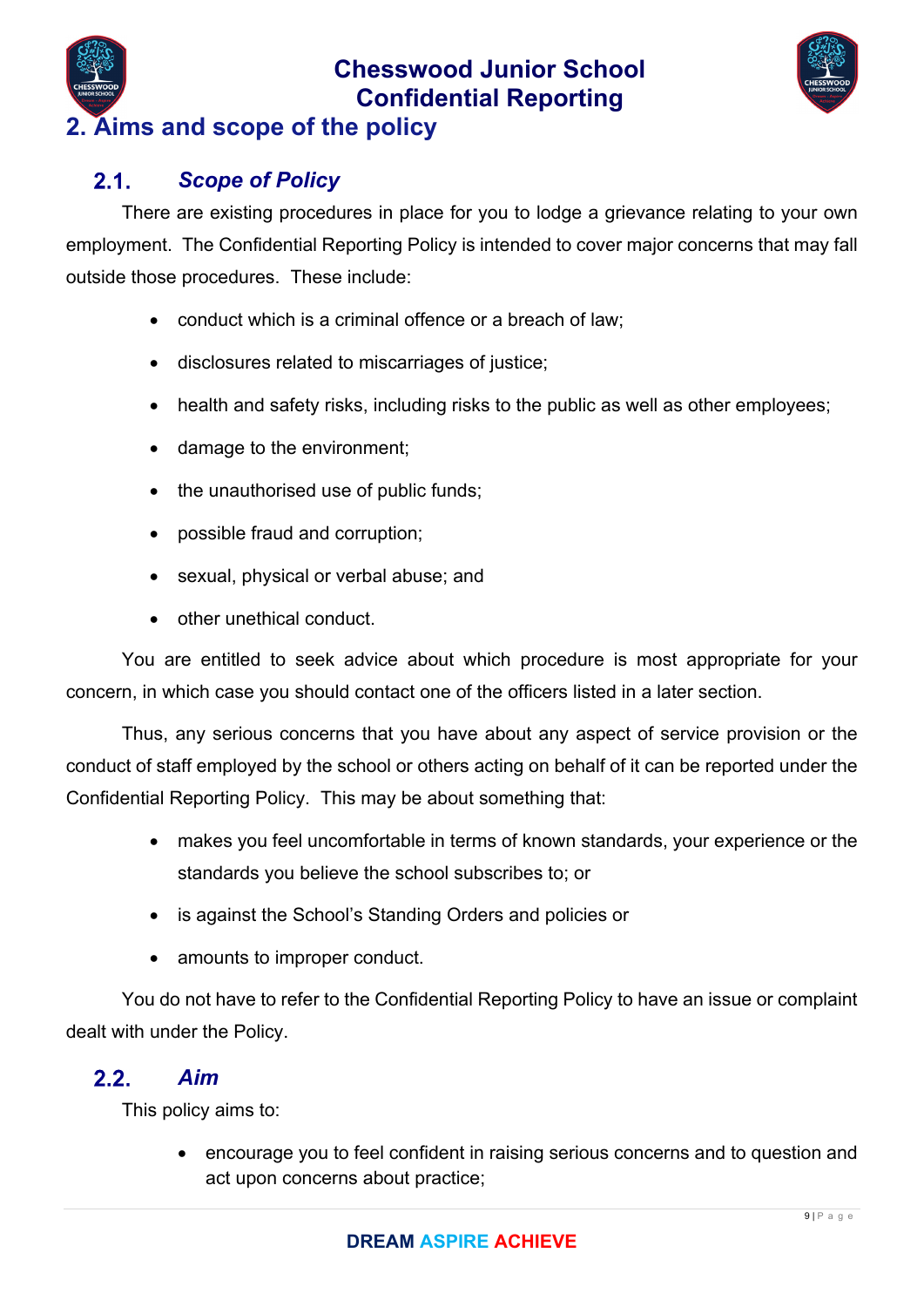



- provide avenues for you to raise those concerns and receive feedback on any action taken;
- ensure that you receive a response to your concerns and that you are aware of how to pursue them if you are not satisfied; and
- reassure you that you will be protected from possible reprisals or victimisation if you have a reasonable belief that you have made any disclosure in good faith.

If you are not covered by the categories of individuals set out in section 1, the County Council's corporate Complaints Procedure is available to you. This may be found on the County Council's website.

## **Guidance Section**

## **3. Safeguards: Harassment or Victimisation**

The governing body is committed to good practice and high standards, and wants to be supportive of employees.

The governing body recognise that the decision to report a concern can be a difficult one to make. If you believe what you are saying is true, you should have nothing to fear because you will be doing your duty to your employer and those for whom you are providing a service.

The governing body will not tolerate any harassment or victimisation (including informal pressures) and will take appropriate action to protect you when you raise a concern with a reasonable belief and in the public interest.

Any investigation into allegations of potential malpractice will not influence, or be influenced by, disciplinary or redundancy procedures that already affect you.

#### $3.1.$ *Confidentiality*

All concerns will be treated in confidence and every effort will be made not to reveal your identity if you so wish. At the appropriate time, however, you may need to come forward as a witness or agree to your identity being disclosed, or the details of your concerns shared with others.

This policy encourages you to put your name to your concerns whenever possible.

Concerns expressed anonymously are much less powerful but will be considered at the discretion of the Local Authority.

In exercising this discretion the factors to be taken into account would include:

- the seriousness of the issues raised:
- the credibility of the concern; and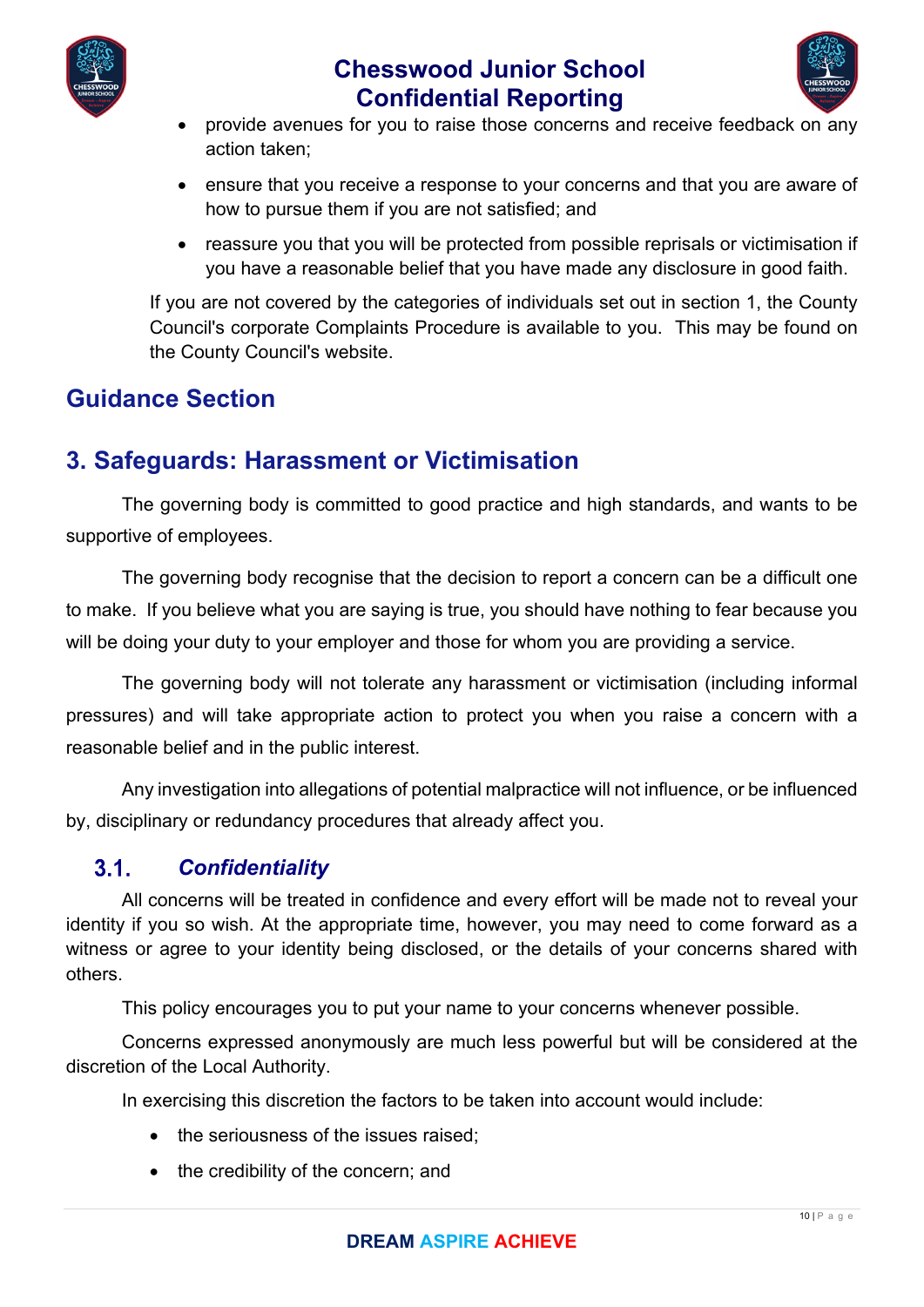



the likelihood of confirming the allegation from attributable sources.

The responsible officer may ask you to justify your original concern in further detail if his/her investigation fails to substantiate it.

#### $3.2.$ *False or unproven allegations*

If you express a concern in good faith, but it is not confirmed by the investigation, no action will be taken against you.

If, however, you make an allegation frivolously, maliciously or for personal gain, disciplinary action may be taken against you.

#### **4. How to Raise a Concern**

#### $4.1$ *Internal*

As a first step, you should normally raise concerns with your immediate manager or their senior manager. This depends, however, on the seriousness and sensitivity of the issues involved and who is suspected of the malpractice. If you believe that senior managers are involved you should contact the Chair of governors. If this does not allay your concerns you should contact someone outside Chesswood Junior School, as indicated in the next paragraph. You may also use the Anti-Fraud hotline https://www.westsussex.gov.uk/about-the-council/finance-andbudgets/fraud-hotline/

#### $4.2.$ *Local Authority*

The County Council has a number of Contact Officers who will have been trained and will have a lead role in advising on the procedure of the Confidential Reporting Policy. They can give you advice on how to deal with your concerns and they can take forward a concern for investigation. Any advice they give you will be strictly confidential. You do not have to use any particular Contact Officer. If for example you have a problem which you feel has a legal aspect (for example if you think the conduct complained of could be a breach of the law) you may feel it more appropriate to deal with the Legal Contact Officer. If it relates to financial problems the Internal Auditor might be more appropriate.

#### **The Contact Officers are:**

Legal Director of Law, Assurance and Strategy Monitoring Officer

Tony Kershaw Monitoring Officer Director of Law, Assurance and Strategy (Contact no: 0330 22 22662)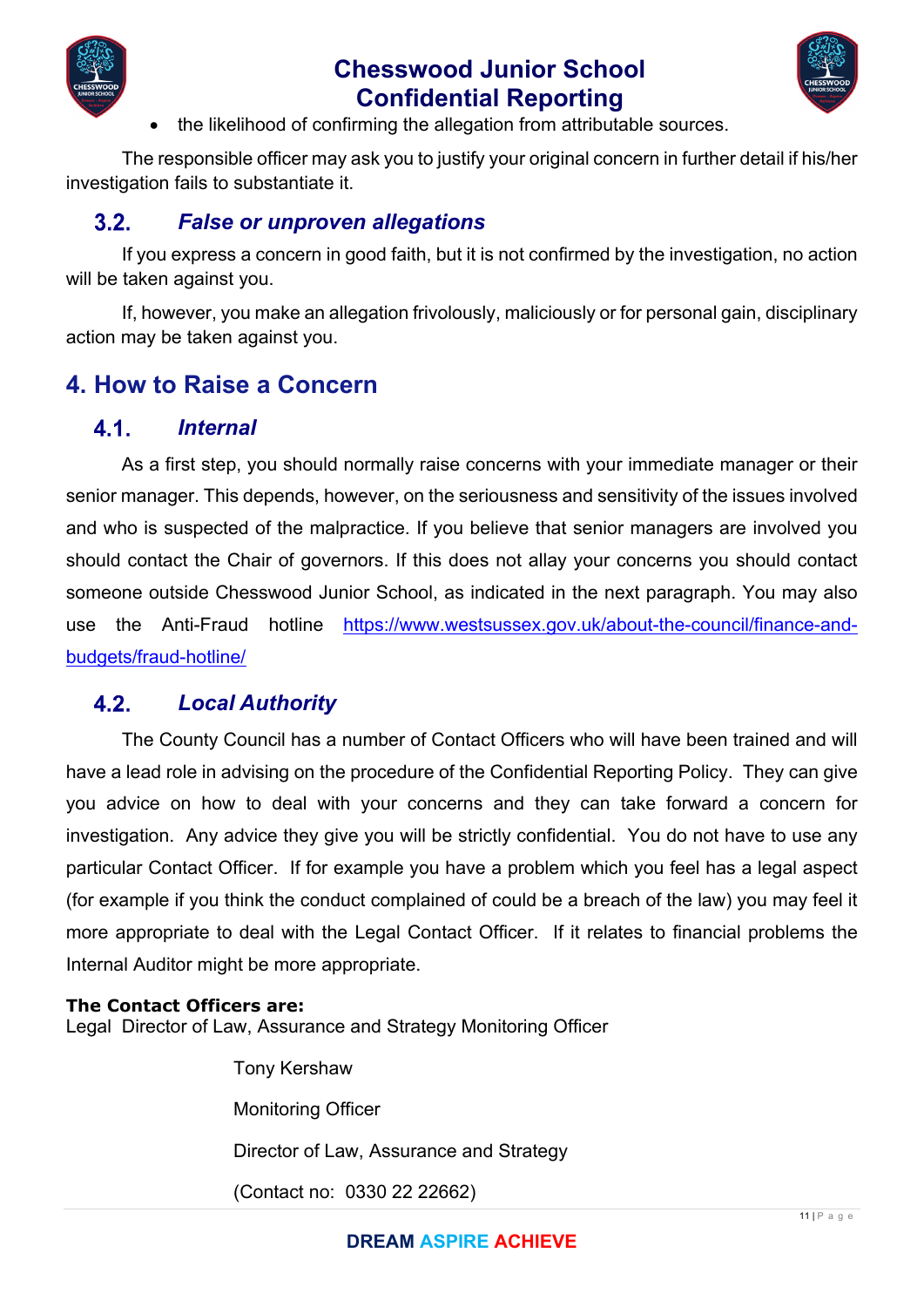



Dave Loveman (Contact no: 0330 22 28804)

Safeguarding

Local Authority Designated Officer

Donna Tomlinson and Miriam Williams (Contact no: 0330 222 6450 )

Education & Skills & Schools

Paul Wagstaff (Contact no: 033022 26591) paul.wagstaff@westsussex.gov.uk

**Note:** where a listed position is vacant any other Officer listed can be contacted.

The Contact Officer will be responsible for ensuring that you are kept informed of the progress of your complaint, and for ensuring that you are aware as far as possible of the outcome and any action which results. If you are concerned about any aspect of your complaint once you have made it, you should speak to the Contact Officer.

There are a number of officers in the County Council who have particular responsibilities for propriety in addition to the above and if you feel it is inappropriate to use either your own management or a Contact Officer, you may ring one of the Responsible Officers listed below:

| Monitoring Officer - Tony Kershaw    | (Contact no: 0330 22 22662) |
|--------------------------------------|-----------------------------|
| Director of Finance,                 |                             |
| Performance and Procurement –        |                             |
| Katharine Eberhart                   | (Contact no: 0330 22 22087) |
| Head of Internal Audit – Neil Pitman | (Contact no: 01962 845139)  |
| Chief Executive - Becky Shaw         | (Contact no: 0330 22 24628) |

The Monitoring Officer, who in West Sussex is the Director of Law, Assurance and Strategy, has special responsibility at officer level for propriety and standards within the authority. Therefore, if you feel that your complaint cannot be dealt with other than through the key officer responsibility for propriety, you should contact the Monitoring Officer direct.

If you have a complaint about the Monitoring Officer or the staff of the Monitoring Officer's which you would otherwise have taken to the Monitoring Officer, you should go to the Chief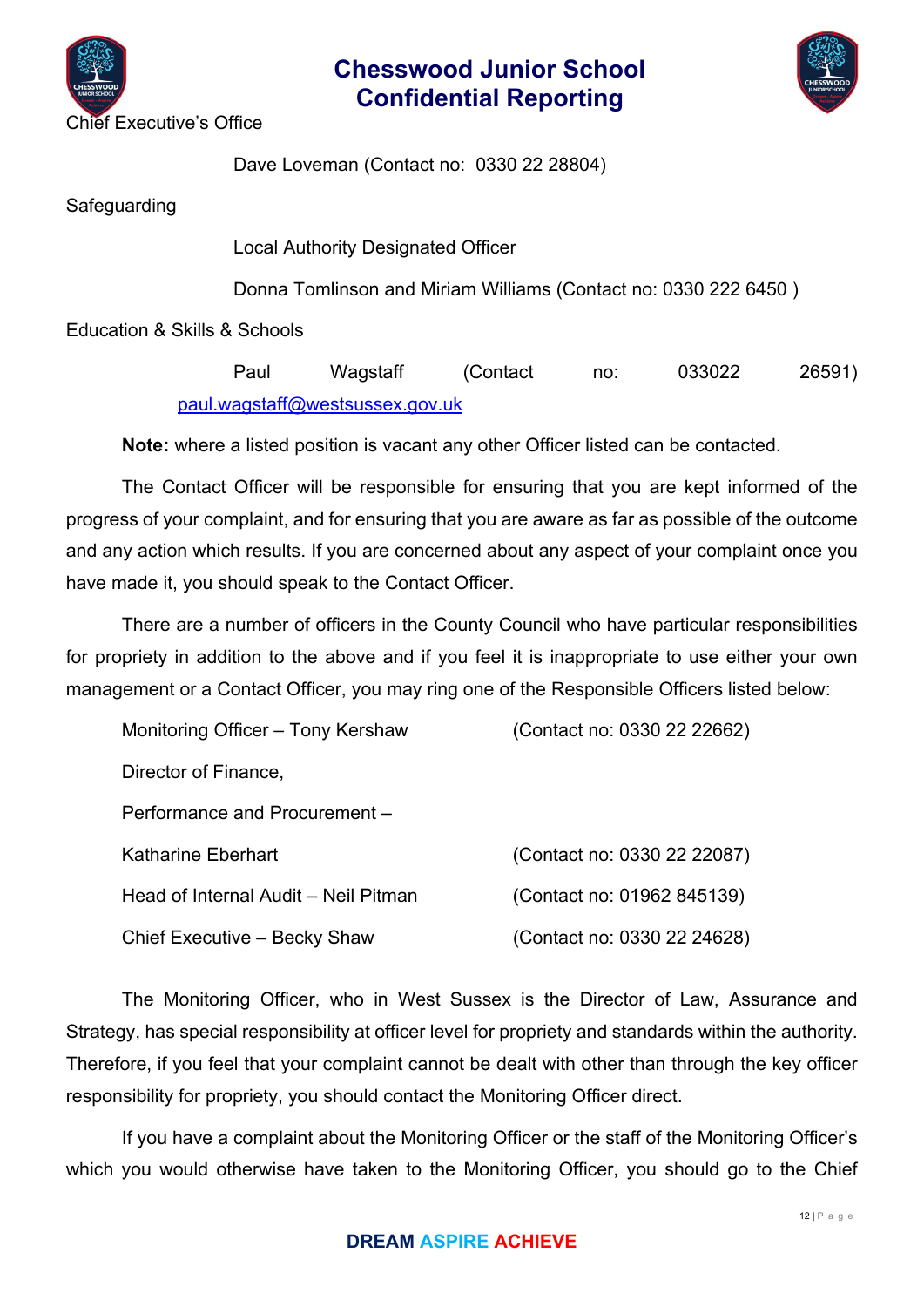



Concerns may be raised orally initially but should be recorded in writing. Staff who wish to make a written report are invited to use the following format:

- the background and history of the concern (giving relevant dates); and
- the reason why they are particularly concerned about the situation.

Your contact officer will provide any help you need in expressing your concern.

The earlier you express the concern the easier it is to take action.

Although you are not expected to prove beyond doubt the truth of an allegation, you will need to demonstrate to the person contacted that there are reasonable grounds for concern.

Once contact has been made an initial assessment of the complaint will lead to a decision about whether further investigation is needed, whether a different procedure should be used or whether the complaint does not justify further action. You will be kept informed of the outcome.

#### *Contacts For Independent External Advice*

**Public Concern at Work:** https://protect-advice.org.uk/

Tel no: 020 3117 2520

#### **National Audit Office whistleblowing hotline:** Tel. No: 020 7798 7999

If your concern is about a financial issue you can use the Anti-Fraud Hotline (Tel no: 03302 228666, E-mail: fraudhotline@westsussex.gov.uk). The Anti-Fraud and Corruption Policy can be found on the County Council's website .

You may wish to consider discussing your concern with a colleague first and you might find it easier to raise the matter if there are two (or more) of you who have had the same experience or concerns.

You may invite your trade union, professional association representative or a friend to be present during any meetings or interviews in connection with the concerns you have raised. Anyone who helps you will need to respect the confidentiality of the investigation.

#### **5. How the Local Authority will Respond**

The Local Authority will respond to your concerns. Do not forget that testing out your concerns is not the same as either accepting or rejecting them.

The person you contact, whether it is your manager, a Contact Officer, a Responsible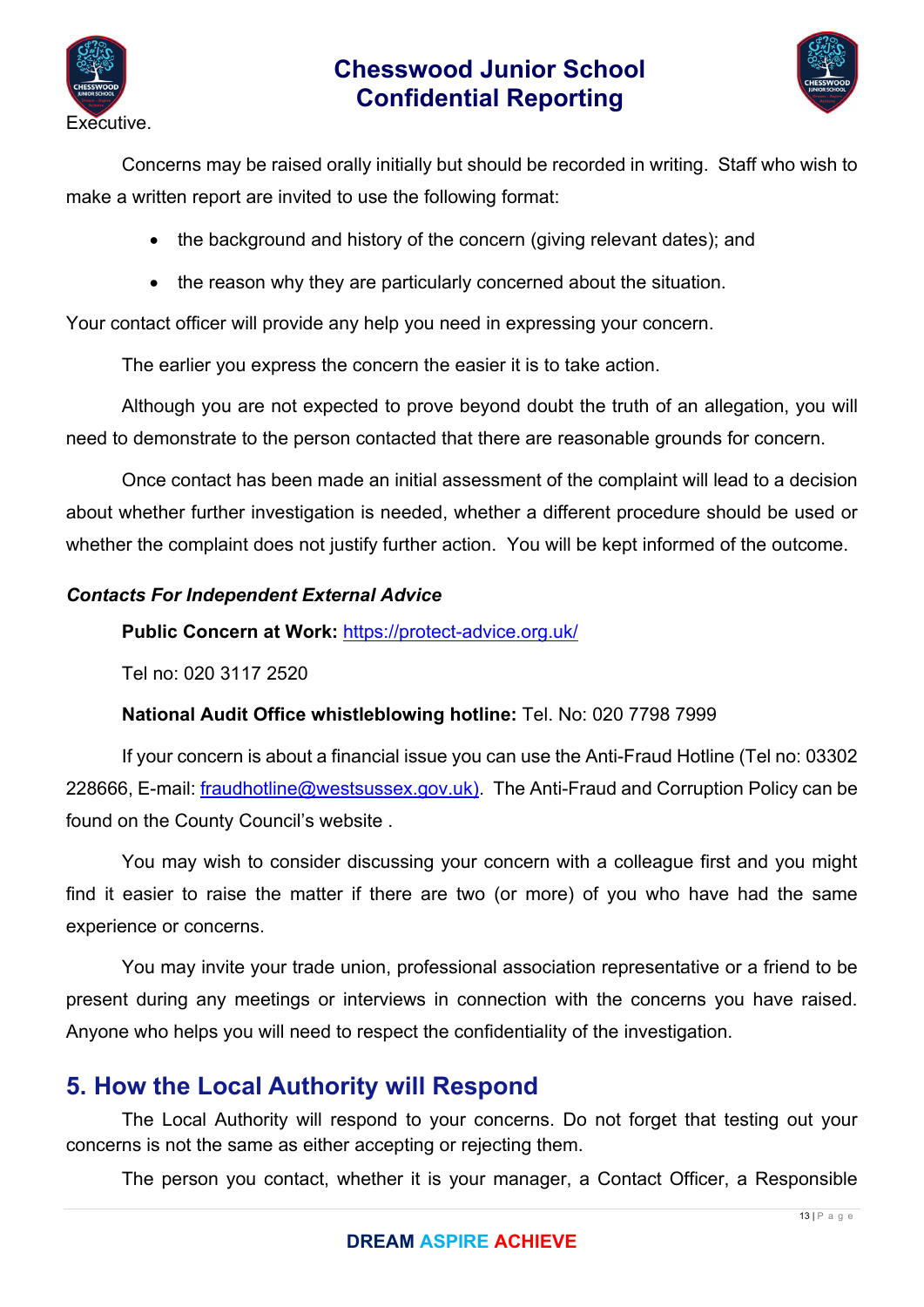



Officer or the Monitoring Officer, will either deal with your issue or nominate someone to do so who will not have been involved in the issue themselves and will know how to carry forward this policy. This may involve an interview to take a detailed account of your concerns and any evidence available.

Where appropriate, the matters raised may:

- be investigated by management, internal audit, or through the disciplinary process;
- be referred to the police;
- be referred to the external auditor; and
- form the subject of an independent inquiry, for example, through the Area Child Protection Committee for child abuse.

In order to protect individuals who may be the subject of your concern and people against whom allegations of misdeeds or possible malpractice are being made, the responsible officer will make initial enquiries to decide whether a fuller investigation is appropriate. He/she will also decide what form the investigation should take.

If the concern is about vulnerable individuals, or a criminal activity, action will be taken promptly to protect the individual and prevent further offences. The overriding principle which the Local Authority will have in mind is the public interest. If the person nominated to deal with your issue finds aspects of the concerns fall outside the scope of this Policy, but which still need to be addressed, they will normally be referred for consideration, but will not be allowed to delay the investigation under the Policy.

Some concerns may be resolved by agreed action without the need for investigation. If urgent action is required this will be taken before any investigation is conducted.

Within ten working days of a concern being raised with the person dealing with your issue they:

- (i) will write to you
	- acknowledging that the concern has been received;
	- indicating how we propose to deal with the matter;
	- giving an estimate of how long it will take to provide a final response;
	- telling you whether any initial enquiries have been made;
	- supplying you with information on staff support mechanisms; and
	- telling you whether further investigations will take place and if not, why not.

(ii) will inform the Monitoring Officer that an issue has been raised under this policy.

The amount of contact between the officers considering the issues and you will depend on the nature of the matters raised, the potential difficulties involved and the clarity of the information provided. If necessary, the Local Authority will seek further information from you.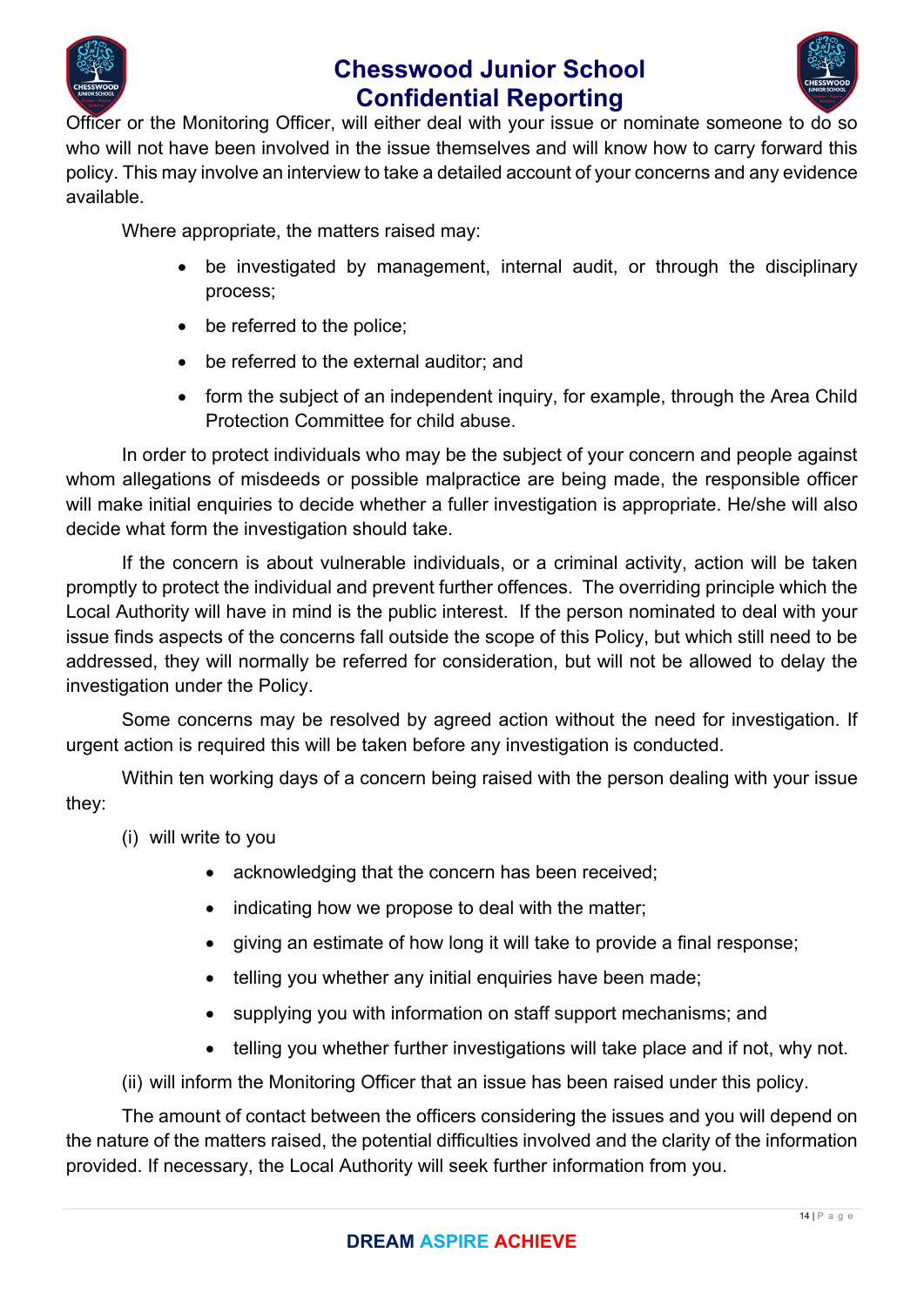



Where any meeting is arranged, off-site if you so wish, you can be accompanied by a trade union or professional association representative or a friend.

The Local Authority will take steps to minimise any difficulties which you may experience as a result of raising a concern. For instance, if you are required to give evidence in criminal or disciplinary proceedings the Local Authority will arrange for you to receive advice about the procedure and where appropriate financial or other support.

The Local Authority accepts that you need to be assured that the matter has been properly investigated. Thus, subject to legal constraints, we will inform you of the outcome of any investigation.

## **6. The Monitoring Officer**

The Monitoring Officer has overall responsibility for the maintenance and operation of this policy across the County Council, including its responsibility as a Local Authority. That officer maintains a record of concerns raised and the outcomes (but in a form which does not endanger your confidentiality) and will report as necessary to the Council, including a quarterly anonymised report to the Standards Committee on the number and general nature of reports received by the Monitoring Officer. They will also be responsible for ensuring that proper and timely progress is made in dealing with any complaint, and that the principles and requirements of this policy are met.

## **7. How can the matter be taken further**

This policy is intended to provide you with an avenue within the Local Authority to raise concerns. The Local Authority hopes you will be satisfied with any action taken. If you are not, and if you feel it is right to take the matter outside the Local Authority, the following are possible contact points:

- the external auditor:
- vour trade union;
- your local Citizens' Advice Bureau;
- relevant professional bodies or regulatory organisations;
- a relevant voluntary organisation;
	- $\circ$  the police
	- $\circ$  the local member (where appropriate)

If you do take the matter outside the Local Authority, you should ensure that you do not disclose confidential information. Check with a Contact Officer about that.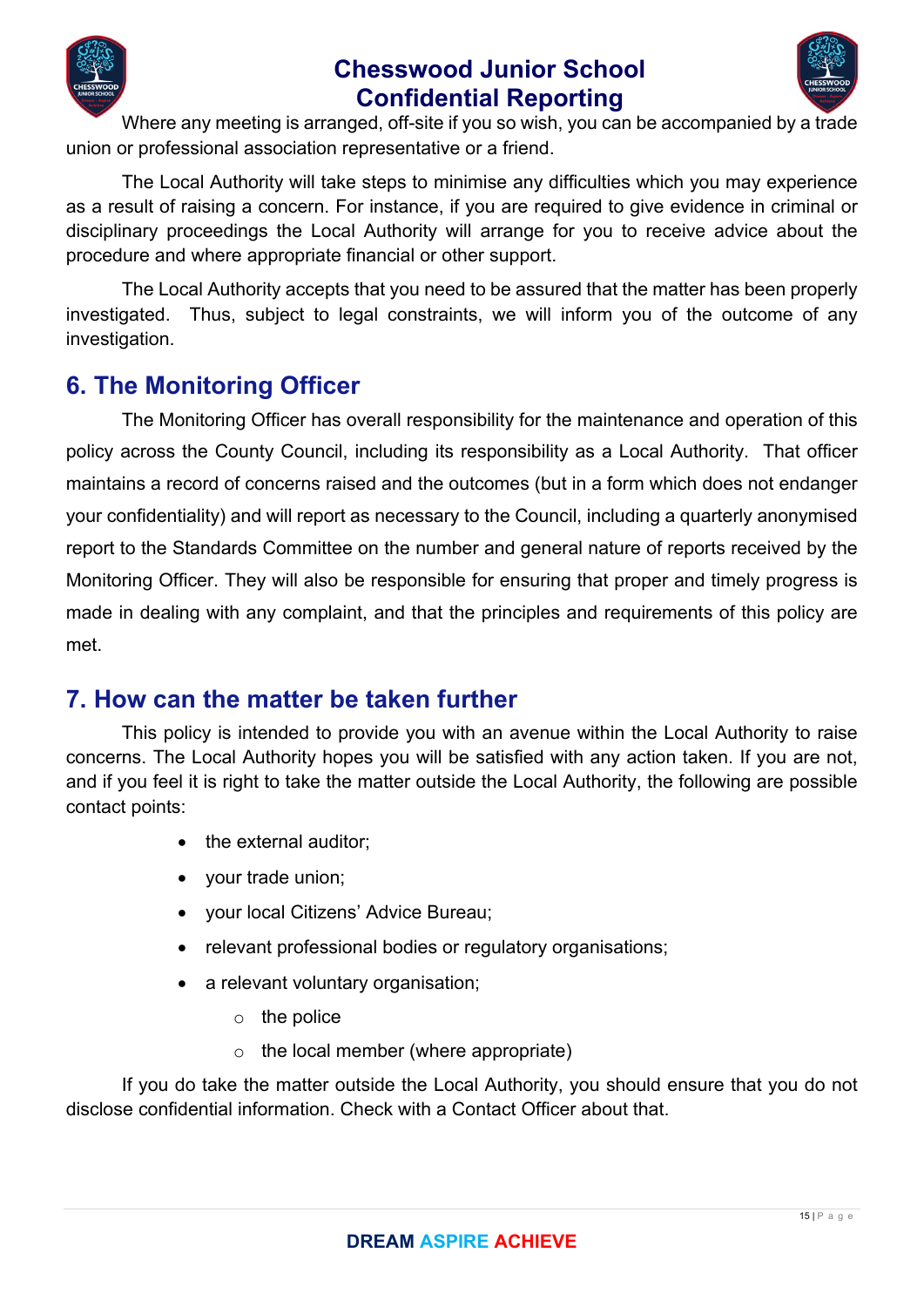

**Chesswood Junior School Confidential Reporting End of document** 

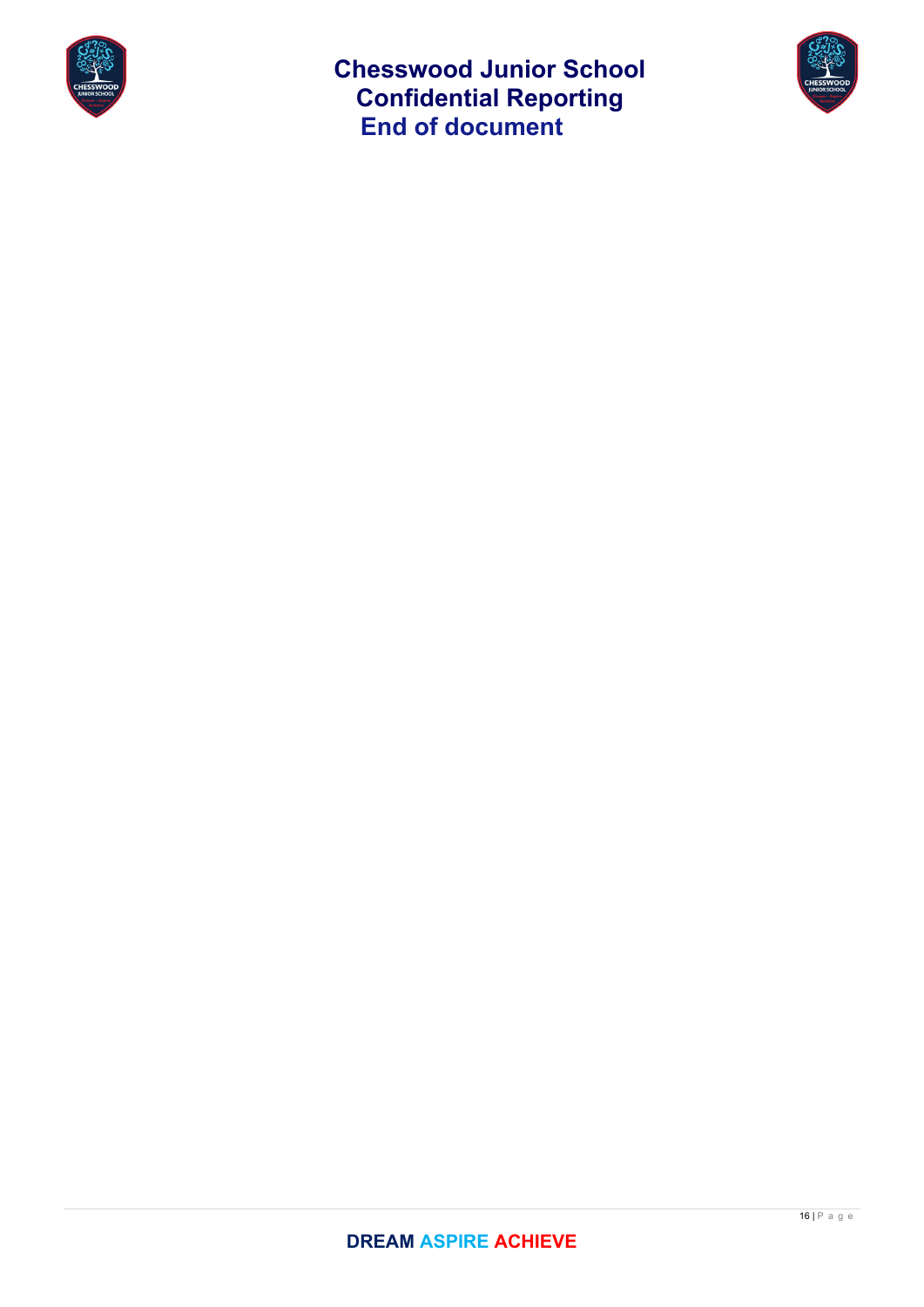



# **Policy Audit**

The audit aspects below are maintained and reported on from the school information database.

| Annual review of policy alignment to West Sussex model policy completed                                       |
|---------------------------------------------------------------------------------------------------------------|
| Communication of confidential reporting availability and process to staff and governors<br>completed annually |
| Website information aligns with the school policy details                                                     |